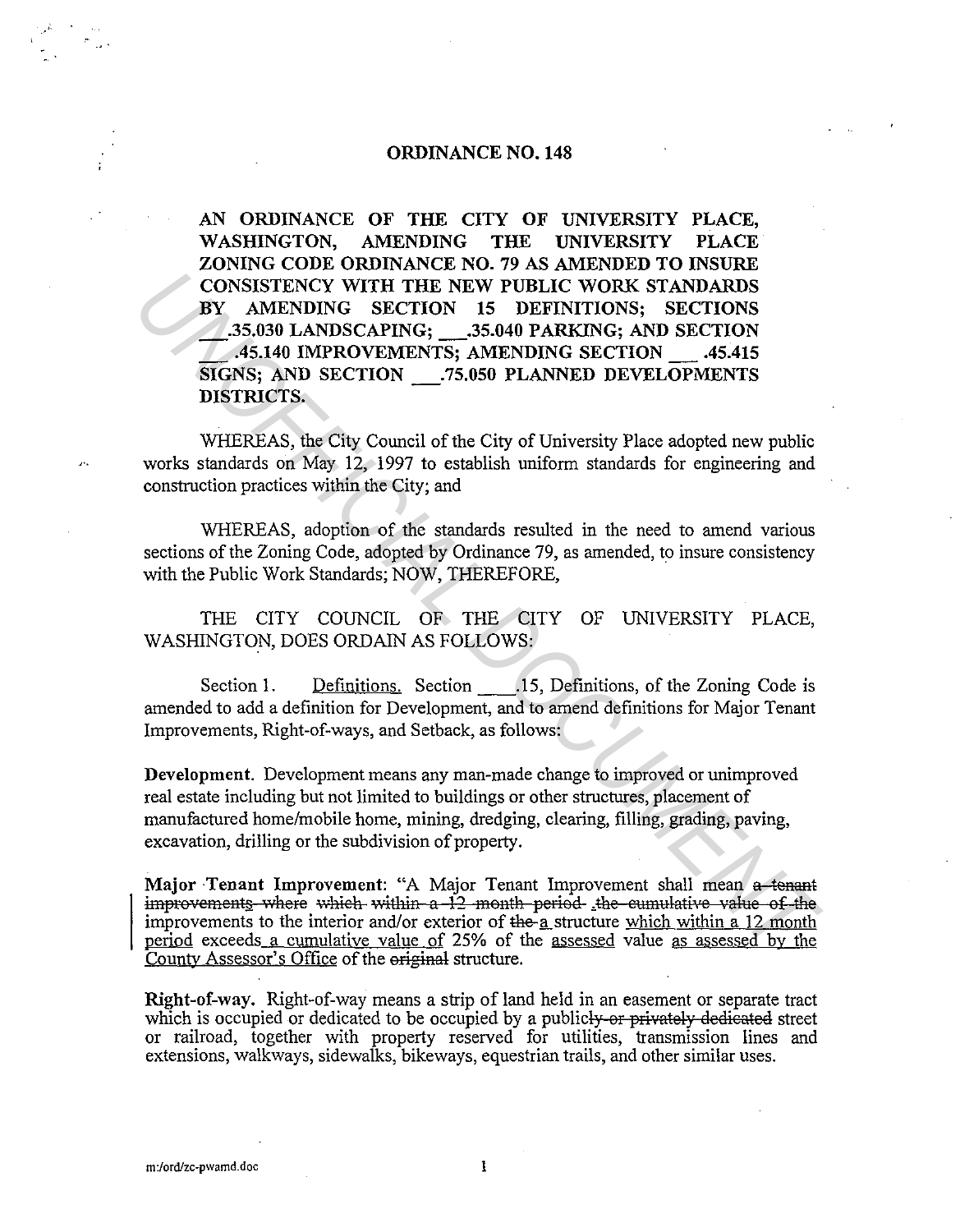Setback. Setback means the minimum required distance between any structure and a specified line such as a lot, public or-private right-of-way, private road, easement, or buffer line that is required to remain free of structures unless otherwise provided herein.

Section 2. Requirements - Landscaping and Public Rights of Way Section \_.35.030(E) Requirements - Landscaping and Public Rights of Way is amended to modify subsection 1 Private Landscaping in Public Rights of Way as follows:

1. Private Landscaping in Public Rights-of-way. Lawn, vegetative ground cover and inert ground cover are the only plant materials permitted to be installed within public rights-of-way unless otherwise permitted by the City Engineer. Use of lawn in the publie right of way is discouraged unless an above ground method of irrigation is readily available. Vegetative ground cover shall have a mature height of not greater than 18 inches. No underground irrigation may be used within a public right of way. Any landscaping installed in public rights of way is done at the financial risk of the installer. Landscaping in rights of way shall comply with the Public Works Standards. *Under Landscaping in Factor Schools, The State Schools, The First Landscaping in Factor and function and the first computer and the City Engineer. Use of Hawn in the public rights of way unless otherwise permitted by the* 

Section 3. Loading Area Requirements and Offstreet Parking Section \_.35.040, of the Zoning Code is amended to change the title of the Section and modify the table of contents, add text to Subparagraph A, Purpose, remove text from Subparagraph B, Required Automobile Parking Spaces, modify Subparagraphs C, Size and Access; F, Expansions or Enlargements; J, Parking Dimensions including two new figures (attached as Exhibit A); K, Compact Car Allowance; and L, Handicapped Parking Requirements and add a new Subparagraph G, titled Nonconformaties, as follows:

## 19.35.040 LOADING AREA REQUIREMENTS AND OFFSTREET PARKING OFF-STREET PARKING AND LOADING AREA **REQUIREMENTS**

- A. Purpose
- B. Required Automobile Parking Spaces
- C. Size and Access
- D. Location
- E. Unit of Measurement
- F. Expansions or Enlargements-Building Rehabilitation, Expansion, or Change of Use
- G. Nonconformities
- G-H. Mixed Occupancies
- H-I. Uses Not Specified
- l-J. Parking Spaces Required For Particular Uses
- J-K. Parking Dimensions
- K-L. Compact Car Allowance
- **L-M.** Handieapped Accessible Parking Requirements
- M-N. Required Loading Areas
- N-0. Transit and Rideshare Provisions
- Q-P. Inoperable Vehicles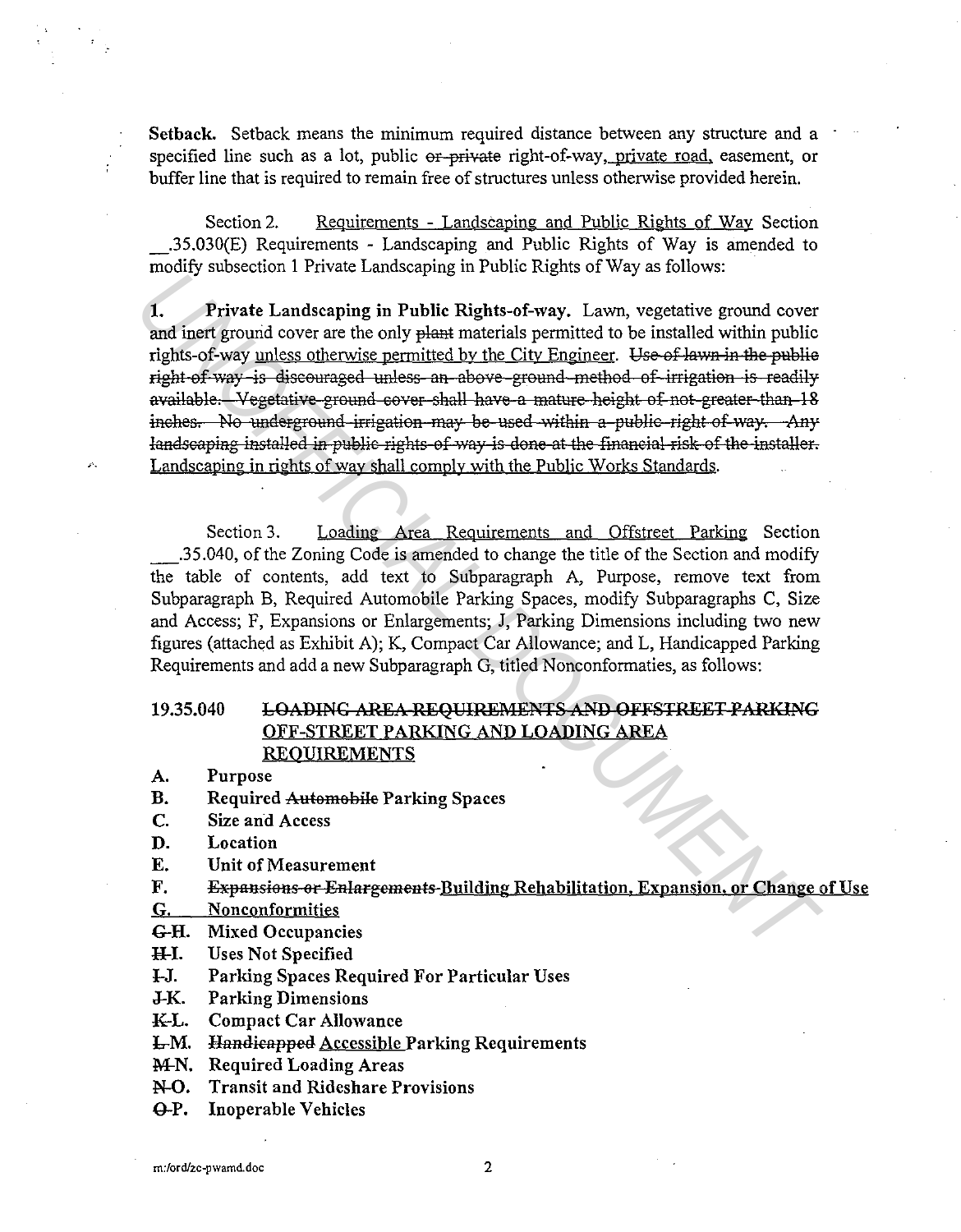- A. Purpose. The purpose of this section is to regulate parking and loading in order to lessen traffic congestion and contribute to public safety by providing sufficient on-site areas for the maneuvering and parking of motor vehicles. The purpose is also to provide minimum standards of space and parking arrangements. for the safe movement of motor vehicles into and out of such spaces. enhancing safety for pedestrians and motor vehicle operators. Further purposes include the avoidance and reduction of traffic congestion on public streets by keeping the need for on-street parking to a minimum and by controlling access to sites.
- B. Required Automobile Parking Spaces. Off-street parking spaces shall be provided as an accessory use in accordance with the requirements of this Section. at the time any building or struetare is erected, enlarged, or expanded.
- C. Size and Access. Each off-street parking space shall and access aisle shall meet all applicable provisions of this Section (see Subsection K. Parking Dimensions). have an area of not less than one hundred sixty (160) square feet exelusive of access drives or aisles and a width of not less than eight (8) feet. There shall be adequate provision for ingress and egress from eaeh parking spaee.
- F. Expansions or Enlargements. Where any structure is enlarged or expanded, then off street parking spaces shall be provided for said expansion or enlargement in accordance with the requirements of Subsection I. Building Rehabilitation, Expansion, or Change of Use. Additional parking shall not be required as a result of a building remodel or tenant improvement. a change in use or tenancy. or a new certificate of occupancy. provided such changes result in no significant increases in parking demand. If a significant increase in parking demand results. in the opinion of the Director. additional parking shall be provided in accordance with the parking requirements of this Section. A change in use in an existing structure shall require additional off-street parking spaces as set forth in Subsection I. Probability controls. The proposes include the avoidance and reduction<br>
or traffic congestion on public stress by keeping the need for on-street<br>
The fic congestion on public stress by keeping the need for on-street<br>
B.<br>
	- F. Nonconformities. Land uses and buildings legally in existence prior to the adoption of these regulations shall not be required to comply with these provisions except that portions of new uses and expansions of structures shall conform. Nothing in this Code shall be construed to require off-street parking spaces for the portion of said building or structure existing at the effective date of this title.

 $\mathbf{r}$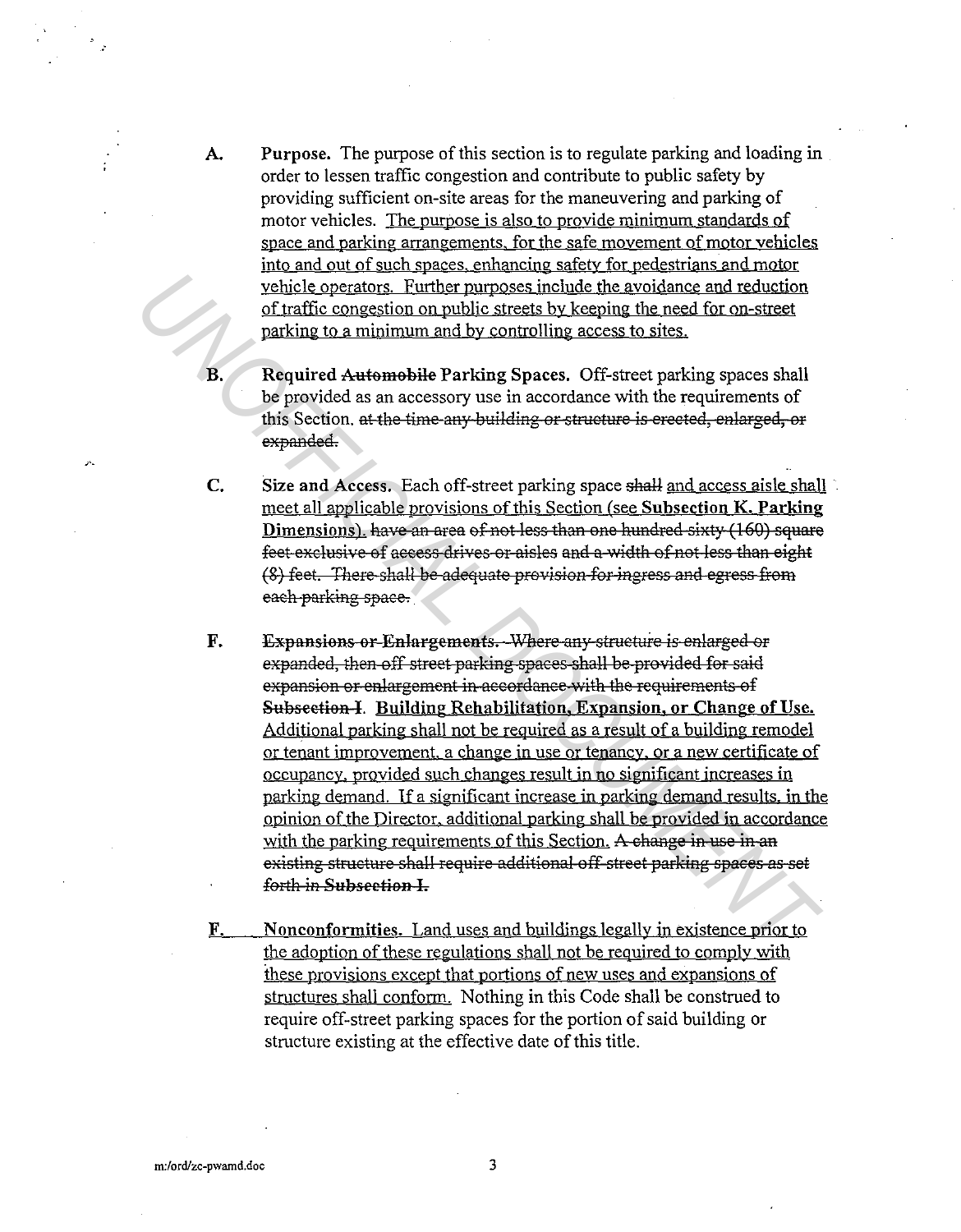- G. H. Mixed Occupancies. In the case of two (2) or more uses in the same building, the total requirements for off-street parking facilities shall be the sum of the requirements for the several uses computed separately. Offstreet parking facilities for one (1) use shall not be considered as providing required parking facilities for any other use, except as hereafter specified in Subsection I J for joint use.
- HI. Uses Not Specified. In the case of a use not specifically mentioned in **Subsection**  $HJ$ , the requirements for off-street parking facilities shall be determined by the Examiner-Director. Such determination shall be based upon the requirements for the most comparable use specified in Subsection I-J.

#### JK. **Parking Dimensions.**

1. The dimensions for parking lots, including spaces, drive aisles, etc. are as follows - set yacth on yique I test to rede

## included as Expirit 4 to the Ordinance.

a. Nine feet wide and 18 feet long for a standard space;

b. Eight and one-half feet wide and fifteen long for a compact space;

e. As required by applicable State of Washington and federal standards for designated

- disabled person parking spaces.
- Compact Car Allowance. In any development containing more than KL. twenty  $(20)$  parking spaces, up to fifty percent  $(50\%)$  of the total number of the spaces may be sized to accommodate compact cars, subject to the following:
	- 1. Each space shall be clearly identified as a compact car space by painting the word "COMPACT" in capital letters, a minimum of eight (8) inches high, on the pavement at the base of the parking space and centered between the striping;
	- $2.$ Aisle widths shall conform to the standards set for standard size ears in Figures 1 and 2 above;
	- 3. Apartment developments with less than twenty  $(20)$  parking spaces may designate up to <u>forty</u> percent(40%) of the required parking spaces as compact spaces.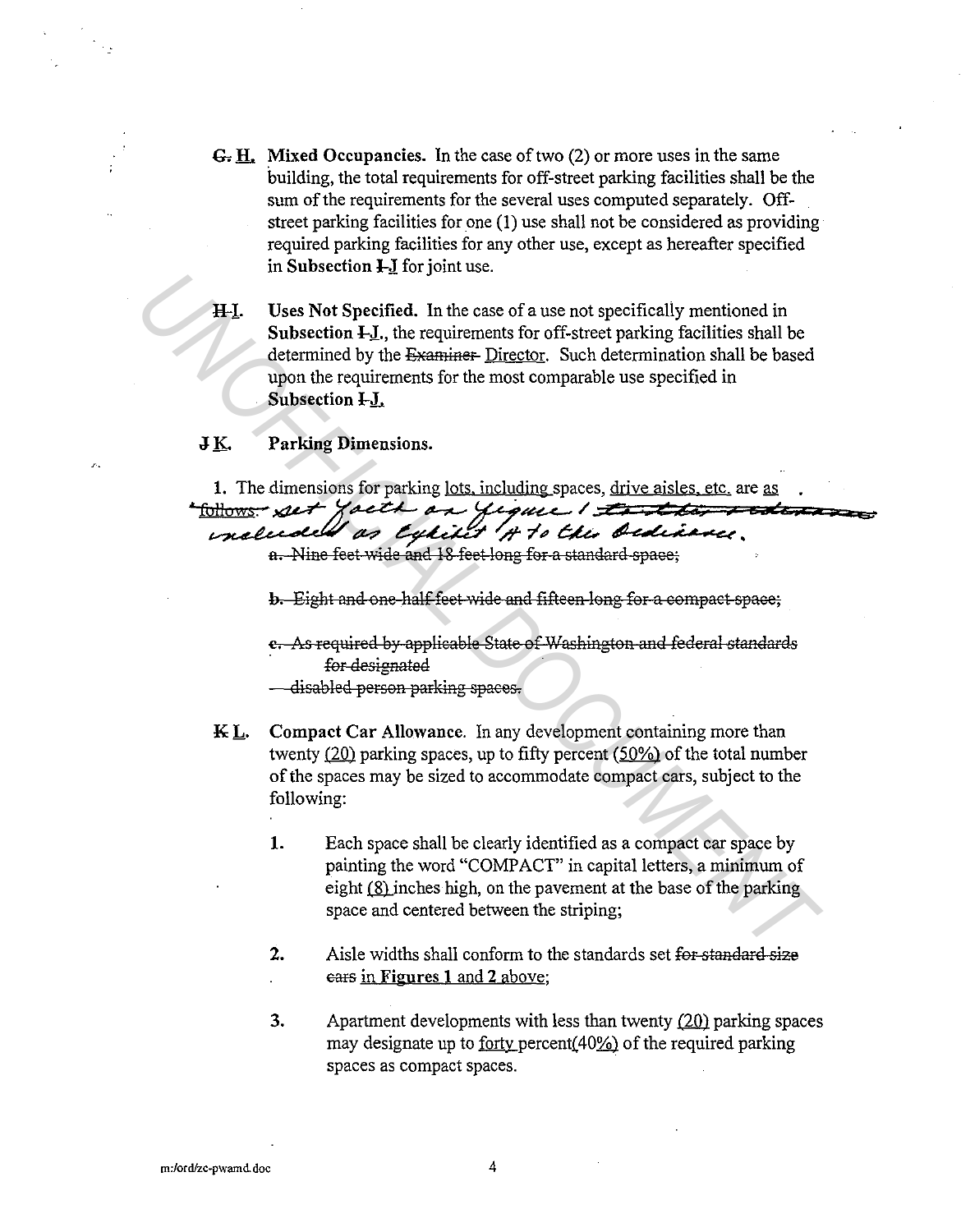$L M$ . Handieapped Accessible Parking Requirements. Off-street parking and access for physically handicapped persons shall be provided in accordance with RCW 19.27, State Building Code, as detailed in WAC 51-30. and RCW 70.92, Public Buildings Provision for aged and handicapped.

Section 4. Improvements. Section .35.140, Improvements, of the Zoning Code is amended to modify Subparagraphs B, Sidewalks; C, Subdivisions; E, Access; and F, Lighting; as follows:

B. Sidewalks: Sidewalks shall be constructed by the developer of any new development, or major tenant improvement, or subdivision. Sidewalks shall be located along all arterial streets contiguous to the property line and shall serve to provide a pedestrian right-of-way and prevent interference or encroachment by fencing, walls , hedges, and other plantings and structures. Sidewalks shall be constructed with curb and gutter and shall meet the standards of the University Place 8treet, Drainage and Right Of Way Regulations Public Works Standards. Section 4. Improvements, Section 135.140, Improvements, of the Zoning<br>
and F<sub>F</sub> Lighting; as follows:<br> **Columents** of modely Subparagraphs B, Sidewalks; C, Subdivisions; E, Access;<br> **B.**<br> **B.** Sidewalks shall be constructe

C. Subdivisions: In all subdivisions,- in addition to sidewalks along exterior arterial streets sidewalks shall be installed by the developer on all plat roads.

E. Access : Multi-family, commercial and industrial development shall be located on arterial streets or have access to arterial streets. All new residential new-lots shall access off internal plat roads, except as authorized by the City Engineer.

F. Lighting: Street lighting shall be provided in conjunction with all new industrial, commercial, and multi-family development or major tenant improvement, or subdivision. Street lighting shall be provided along arterial streets in accordance with specification and standards approved by the City Engineer.

In multi-family, commercial, and industrial developments, and Major Tenant Improvements lighting and glare shall be shielded or directed away from moderate density single family zones and other residential uses.

Section 5. Temporary Signs. Section \_\_\_.45.415.C, Temporary Signs, of the Zoning Code is amended as follows:

C. Types of locations of temporary signs shall be as follows:

1. The total number of temporary signs shall not exceed one ( 1) for any use at any one period of time; such signs are not permitted for single family and duplex dwellings.

**m:/ord/zc-pwamd.doc** 

 $\sim$ 

5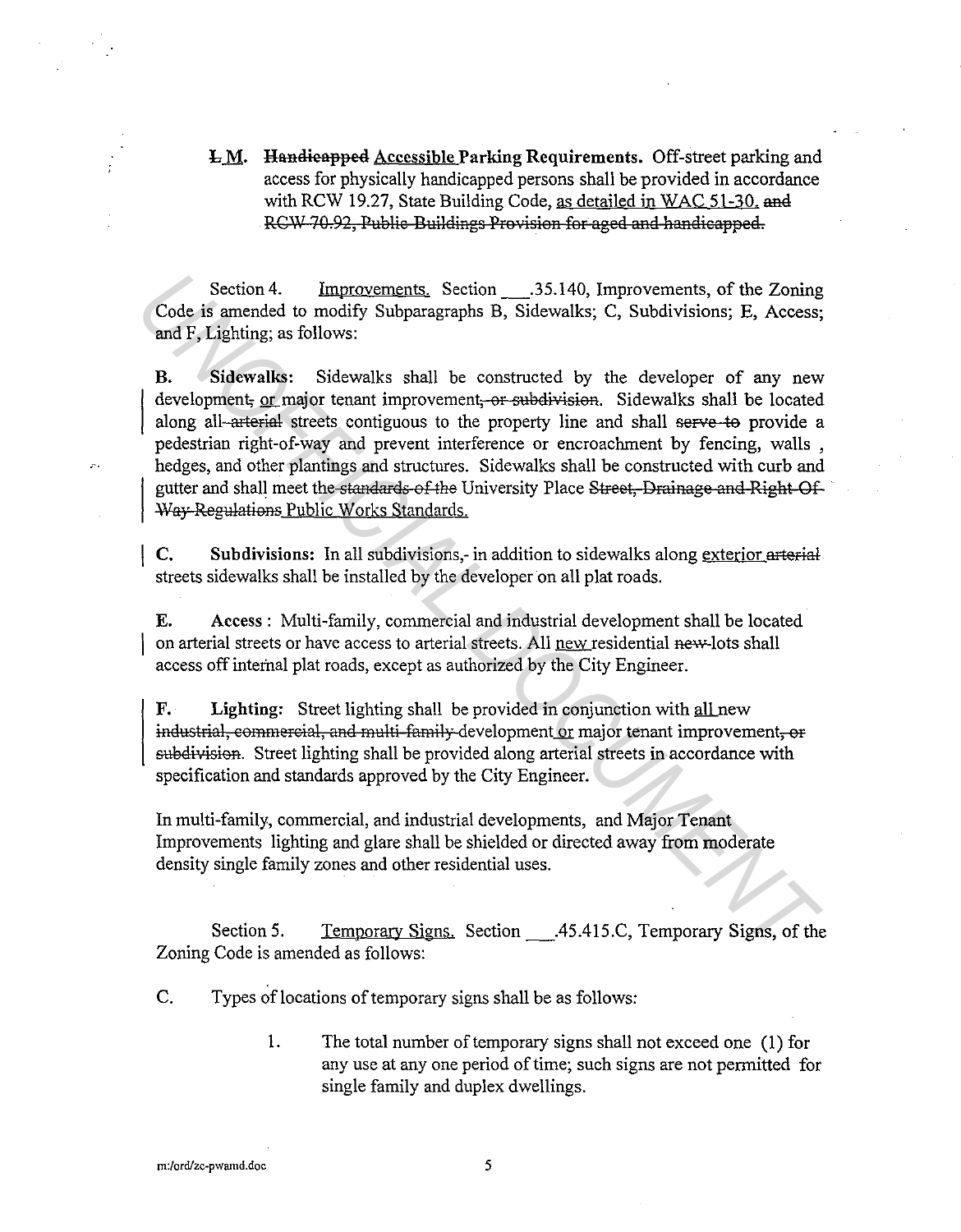2. The total area of temporary sign shall not exceed twenty-four (24) square feet and no more than twelve (12) square feet per face; such signs are not permitted for single family and duplex dwellings. The permitted area for a banner shall be no more than twenty-four (24) square feet per face with the total sign area not to exceed fporty-eight ( 48) square feet. Banners in the Right of Ways shall be permitted only with written permission bv the Citv Engineer who shall indicate maximum size.

Section 6. Planned Development Districts - Redevelopment - Street Vacations. Section\_.75.050.F, Redevelopment- Street Vacations, of the Zoning Code is amended as follows.

**F. Redevelopment - Street Vacations.** When deemed necessary, prior to  $\sim$  development of a PDD, the Examiner may require the removal of all or portions of existing structures. It is the further purpose of this Chapter to encourage development of a PDD upon contiguous land'and property. When deemed appropriate and necessary, the Examiner may require the vacation of all or portions of existing streets within the PDD. The Examiner may, as an alternative to vacation of streets, permit the inclusion of existing rights-of-way within a PDD, when it can be shown that the existing rights-ofway serve a functional purpose for the PDD and does not act to separate or divide a PDD into non-contiguous units. Rights-of-way within the context of this Section shall not include freeways, limited access roads, or major arterials. **Example 12**<br> **Example 12**<br> **Example 12**<br> **Example 12**<br> **Example 12**<br> **Example 12**<br> **Example 12**<br> **Example 12**<br> **Example 12**<br> **Example 12**<br> **Example 12**<br> **Example 12**<br> **Example 12**<br> **Example 12**<br> **Example 12**<br> **Example 12** 

Section 7. Planned Development Districts - Permissive Variation from Standard Requirements. Subsection .75.050(P)(6) Internal Roads is amended to widen the minimum width and a new Subparagraph 7 is added relating to private road provisions for condominiums and business parks, as follows:

**Internal Roads.** All internal roads shall be constructed to public road standards except when permitted by the Examiner, the road easement right of way width may be reduced to not less than 36\_40 feet. Road easement right of way area cannot be counted in allowed density calculations. To offset the reduction in road easement right of way width, an area adjacent to public property not smaller that the area equal to the difference in area between the reduced road right of way width and the required road right of way width shall be dedicated or transferred into public ownership. The City must approve the area for dedication or transfer. The area dedicated or transferred to the public may be used in density calculations.

**7. Private Roads** All roads in a Planned Development District shall be public roads and constructed to public road standards notwithstanding Subsection . 75.050(P)(6) unless the Planned Development District is a short plat consisting of no more than four ( 4) residential lots, or serves any number of residential or business units on a property under single ownership,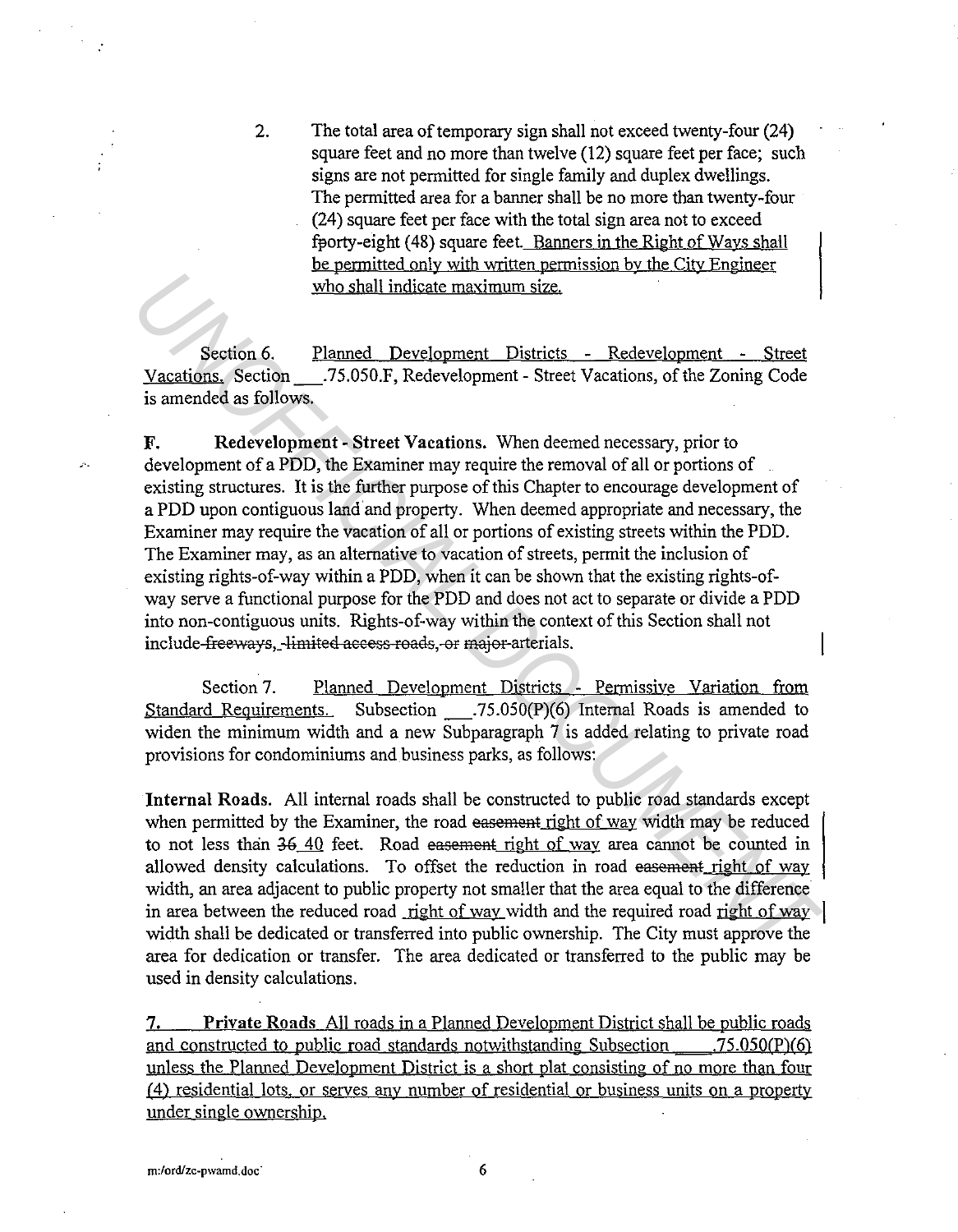Section 8. Severability. If any section, sentence, clause or phrase of this ordinance shall be held to be invalid or unconstitutional by a court of competent jurisdiction, such invalidity or unconstitutionality shall not effect the validity or constitutionality of any other section, sentence, clause or phrase of this ordinance.

Section 9. Publication and Effective Date. A summary of this Ordinance consisting of its title shall be published in the official newspaper of the City. This Ordinance shall be effective five (5) days after publication. **CONSisting of its title shall be published in the official newspaper of the City. This Cordinance shall be effective five (5) days after publication.**<br> **PASSED BY THE CITY COUNCIL ON JUNE 2, 1997.**<br> **PASSED BY THE CITY C** 

PASSED BY THE CITY COUNCIL ON JUNE 2, 1997.

Linda P. Bird, Mayor

ATTEST:

*:* 

 $7722$ 

Susan Matthew, City Clerk

Effective Date:

June 5, 1997 June 10, 1997